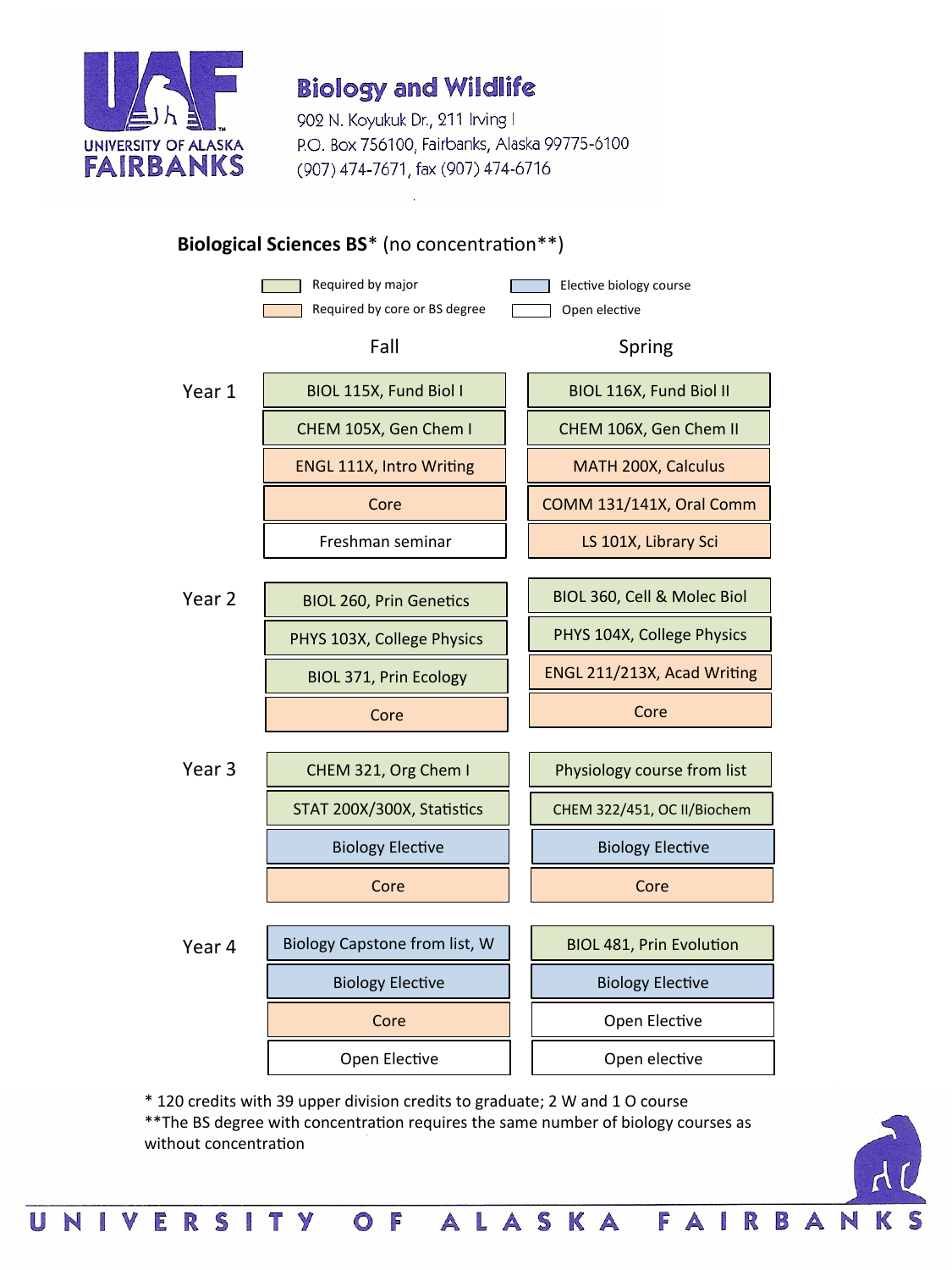

902 N. Koyukuk Dr., 211 Irving I P.O. Box 756100, Fairbanks, Alaska 99775-6100 (907) 474-7671, fax (907) 474-6716

#### **Biological Sciences BA**\*



\* 120 credits with 39 upper division credits to graduate; 2 W and 1 O courses, capstone project required

O F

E

RSITY

ALASKA FAI



R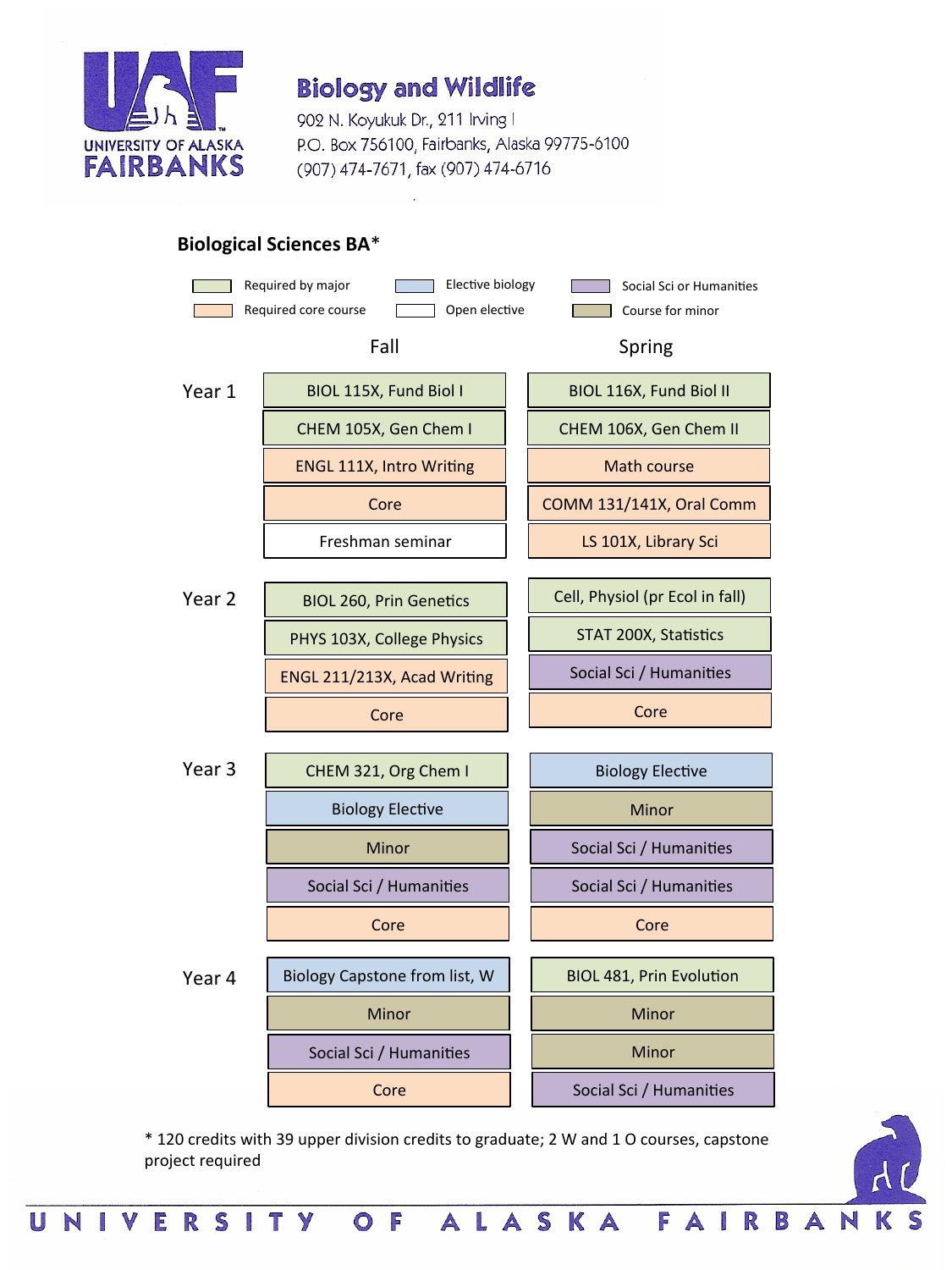

902 N. Koyukuk Dr., 211 Irving I P.O. Box 756100, Fairbanks, Alaska 99775-6100 (907) 474-7671, fax (907) 474-6716

### **Wildlife Biology & Conservation BS**

Required by major

Required by core or BS degree

OF





NIVERSITY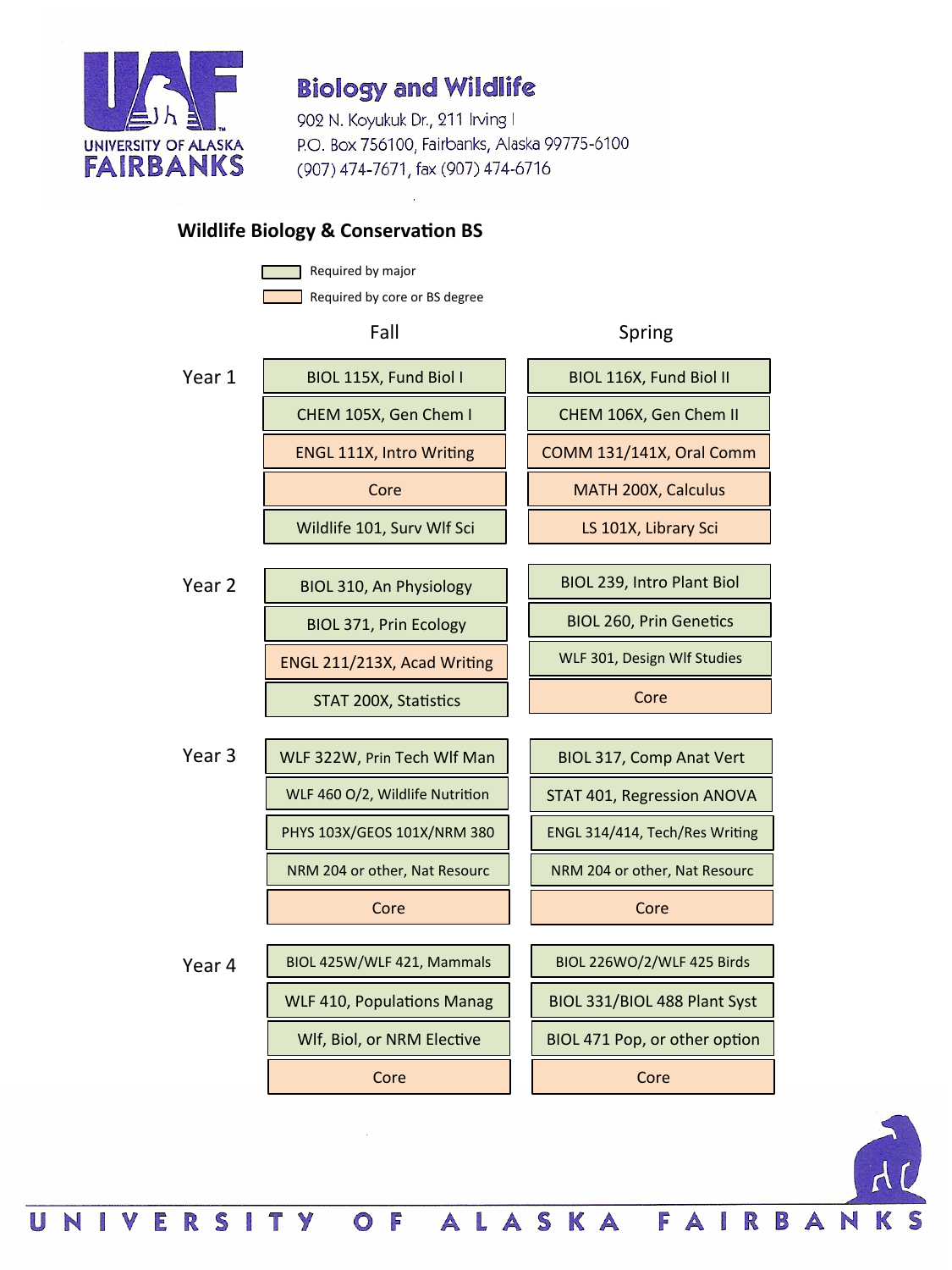

902 N. Koyukuk Dr., 211 Irving I P.O. Box 756100, Fairbanks, Alaska 99775-6100 (907) 474-7671, fax (907) 474-6716

#### **Biological Sciences MS degree requirements**

- Complete 30 credits, at least 21 at the 600 level, including 6 12 thesis (BIOL 699) credits
- Pass a comprehensive written and oral exam
- Write and defend thesis

Note 

• The set of required courses is individualized and designed in consultation with the student's graduate advisory committee.

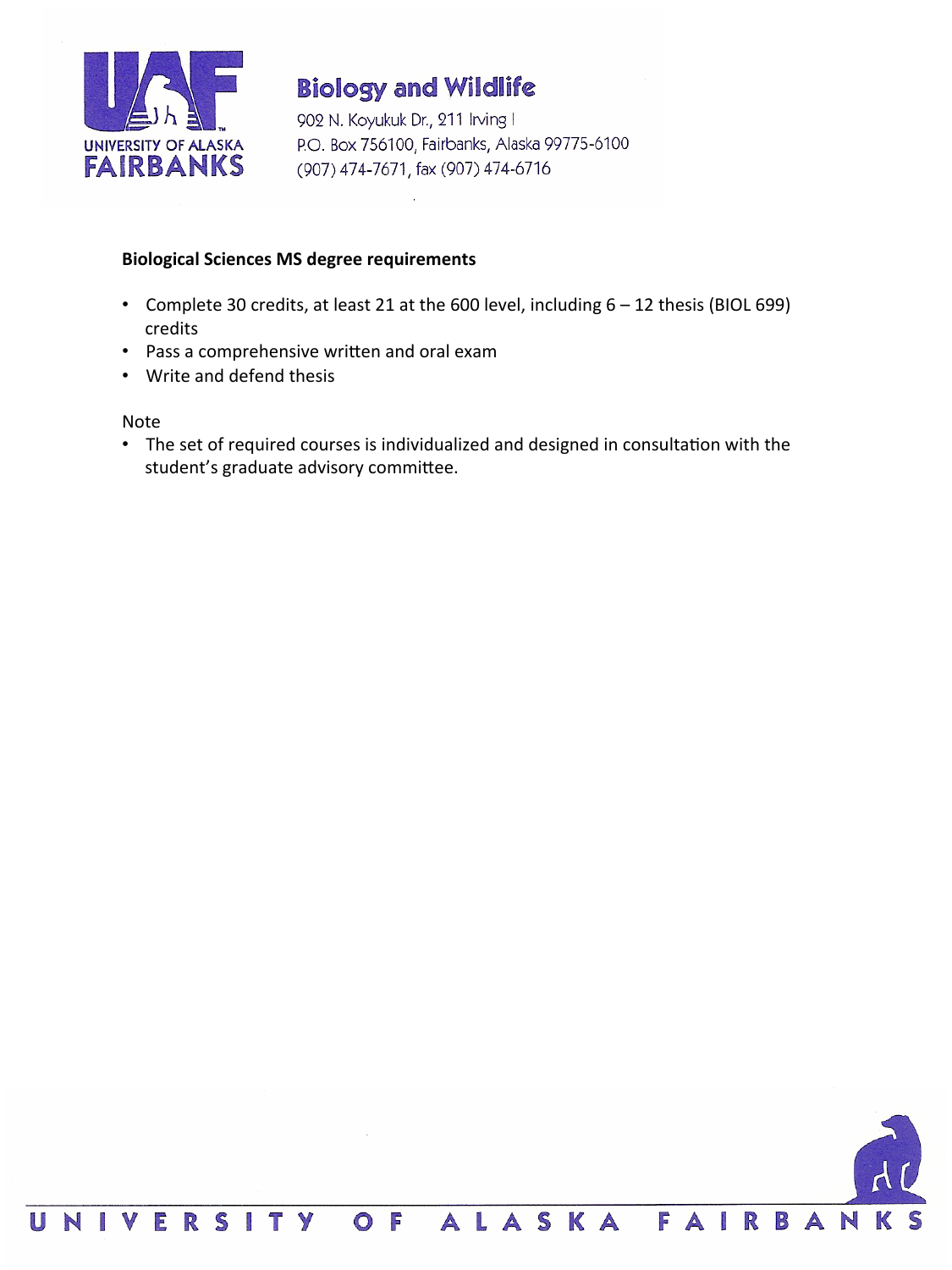

902 N. Koyukuk Dr., 211 Irving I P.O. Box 756100, Fairbanks, Alaska 99775-6100 (907) 474-7671, fax (907) 474-6716

#### **Biological Sciences PhD degree requirements**

- Pass a qualifying exam if enter the program with a bachelor's degree (those entering with a graduate degree are exempt)
- Complete a minimum of 18 thesis (BIOL 699) credits
- Pass a comprehensive written and oral exam
- Write and defend thesis

Note 

• The set of required courses is individualized and designed in consultation with the student's graduate advisory committee.